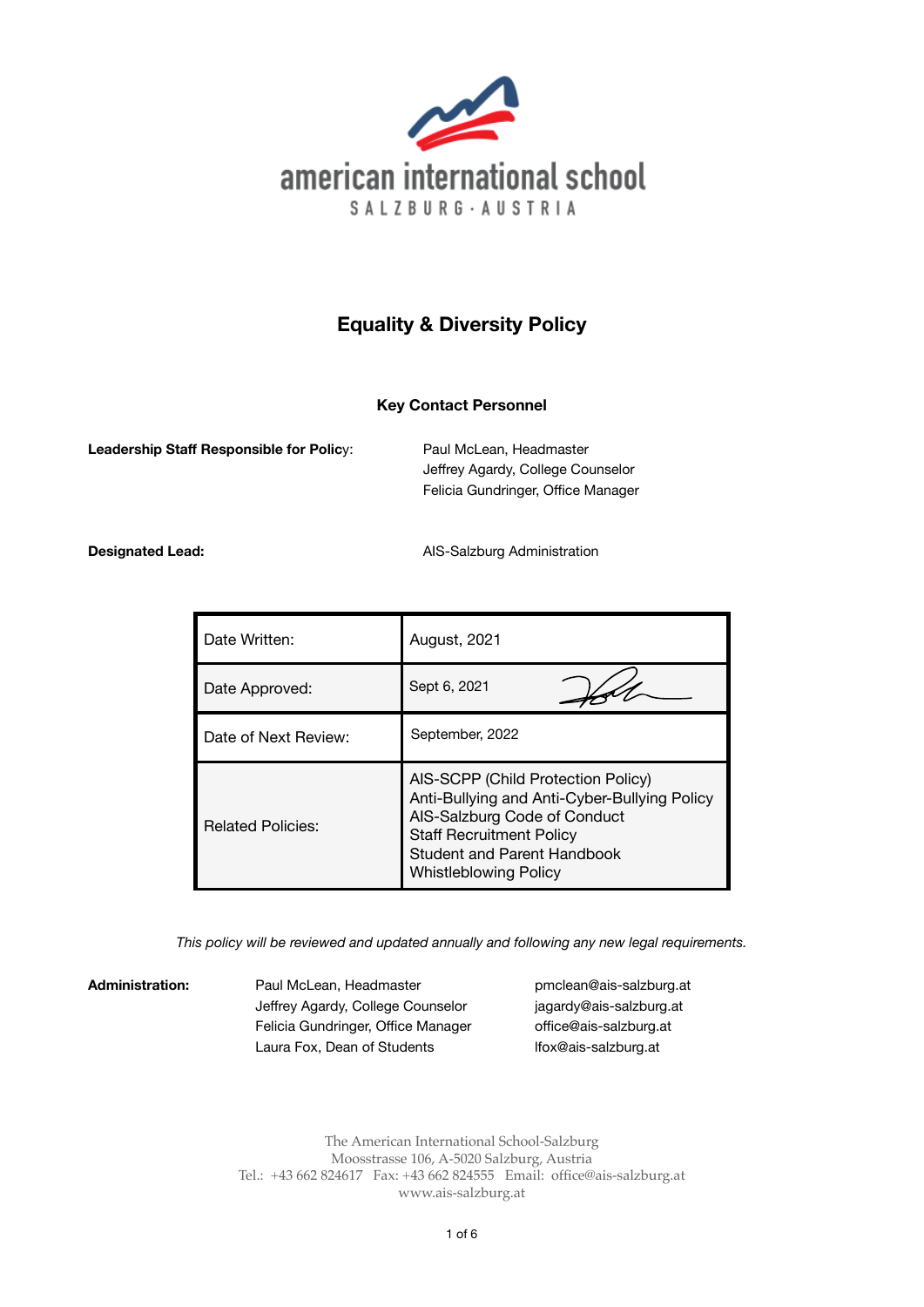#### **Statement of Intention**

Since 1979, Austrian law prohibits discriminatory action against anyone due to their protected characteristics. These include:

- age
- gender
- marriage and civil partnership
- disability
- race sexual orientation
- gender reassignment
- religion of belief (or lack thereof)
- pregnancy and maturity

These and various other pieces of legislation are intended to provide equality under the law and equality of opportunity for all. As an international school operating within Austria, the American International School-Salzburg is legally obliged to adhere to all aspects of these laws and carry them out in our policies, practices and in the accomplishment of our school mission.

The AIS-Salzburg administration, staff and community are decidedly against any form of discrimination that violates the principles of diversity and equality. This policy is designed to clarify and assist in the daily implementation of actions and procedures which guarantee—to the greatest extent possible—that all members of our community are equally protected in their diversity and individuality with prudent care and that AIS-Salzburg thrives as a diverse, multicultural community of learners.

# **Scope of Policy**

The scope of this equality and diversity policy is to be implemented throughout all aspects of the school's programming. All administrators, teaching faculty members, resident-care staff members and auxiliary staff members are responsible for the proper and thoughtful implementation of this policy at all times, throughout the school year as well as the summer language program at AIS-Salzburg. We believe that equality of educational opportunity, respect, protection and guidance are fundamental in meeting this mandate and should permeate all aspects of our school's programming.

As an international school offering a college-preparatory secondary education to students from around the world, we celebrate and value the diversity of our small community and see this as a fundamental strength in a increasingly global and democratic world. Our mission and beliefs are directly reflective of the priority consideration we give to ensuring equality and diversity as a fundamental aspect of our efforts.

As stated in the AIS-Salzburg Statement of Beliefs,

*'We believe that our unique international setting and diverse school community provides a fertile environment for learning, growth and cultural understanding.'* 

It is fundamental to our mission that all students are to be considered as unique individuals, worthy of respect and recognized as distinctly valuable in their personal experiences and variety of cultural backgrounds and experiences.

# **Objectives and Goals**

In order to ensure that equality and diversity are respected and supported at AIS-Salzburg, a number of goals or objectives have been identified in several areas of the school's programming as listed and detailed below.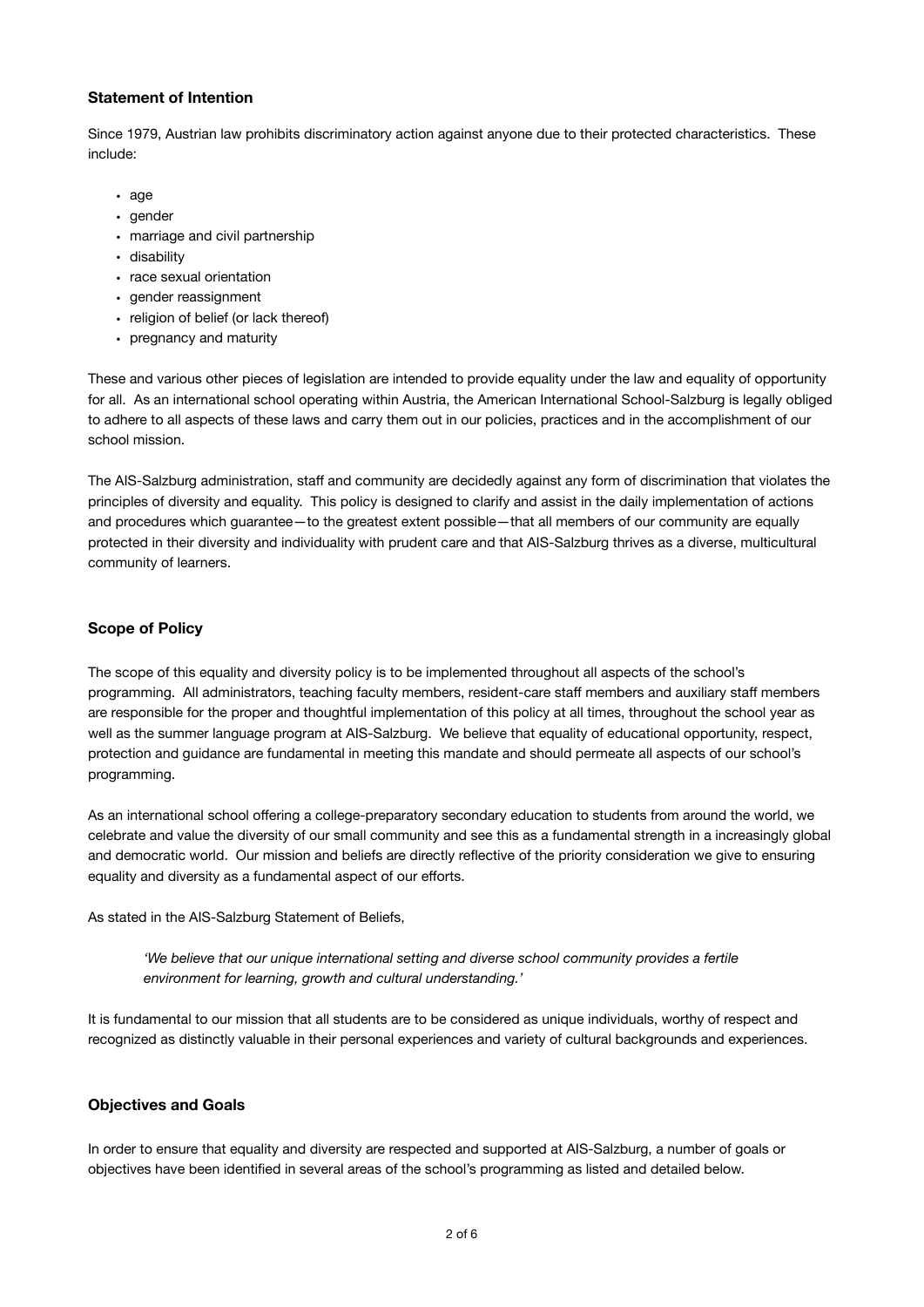#### **Ethos and School Climate**

The proper protection of our community against potential issues of inequality or discrimination is best achieved through the establishment and maintenance of an ethos and climate within the community which is accepting, inclusive, respectful and bound by trust and care throughout. A school climate founded upon equality and diversity will:

- denounce elitism, privilege and entitlement and encourage equality and the common rights of all persons.
- be defined by openness and acceptance of all members of the community.
- be defined by mutual respect and trust among all community members.
- be typified by all members of the school community greeting and interacting with all other members with honest courtesy.
- ensure that displays, bulletin boards and other postings are attractive and reflective of an inclusive and respectful community.
- provide accommodation for individual needs, spiritual or religious beliefs and linguistic-cultural backgrounds.
- ensure that all students, parents, administrators, teachers, staff members and others within the community are appropriately supported when they perceive or experience discriminatory, prejudicial or unequal treatment, abuse, harassment or violence.

#### **Instruction and Learning**

The instructional staff members at AIS-Salzburg will provide all of our students with the chance to succeed academically and assist them in reaching their greatest potential as students, community members and future citizens of the world. In order to support these aims, the instructional staff will:

- provide a consistently high level of educational experiences for all students regardless of age, gender, race, cultural background, religion and other protected characteristics.
- grant equal access to all school programs and experiences to all students within prudent and legal parameters.
- use materials that are supportive of human diversity without stereotyping.
- challenge discriminatory behavior and promote attitudes, skills and values that support diversity and equality for everyone in our community.
- provide opportunities for students to express aspects of their own culture and individual experiences without prejudice, shame or fear of disparagement.
- provide opportunities for students to become aware of and appreciate other cultures, religious and cultural traditions objectively.
- encourage students to assertively challenge discriminatory, elitist, prejudicial or chauvinistic behaviors, words and attitudes.
- prepare students for living in a multicultural community both at AIS-Salzburg and afterwards.
- identify and include curricular topics that emphasize diversity, equality, democracy, respect, human rights and inclusion.
- celebrate the common characteristics and achievements of all humans in the past and present.
- seek to encourage the parents and guardians of AIS-Salzburg students to support efforts to encourage respect, acceptance and trust within our community.
- utilize seating plans to emphasize fair, equal and nondiscriminatory instruction for all.
- recognize the individual learning skills and strategies, levels of maturity and other factors that affect individual students' performance and success in the classroom.
- make best use of all available resources equally for all students.
- implement and apply a standard of dress and style that is equal for all and eliminates the possibility of expressing discriminatory, insulting or disparaging messages that would violate standards of equality and respect for diversity.
- be available and supportive of all students equally, regardless of academic standing or protected characteristics.
- address, identify and report incidents of harassment, abuse violence, threat or mistreatment which is in violation of the right of all community members to be treated equally and without prejudice or discrimination.
- Model the behavior and attitudes of a global, democratic citizen of the world that finds great strength and value in diversity and equality.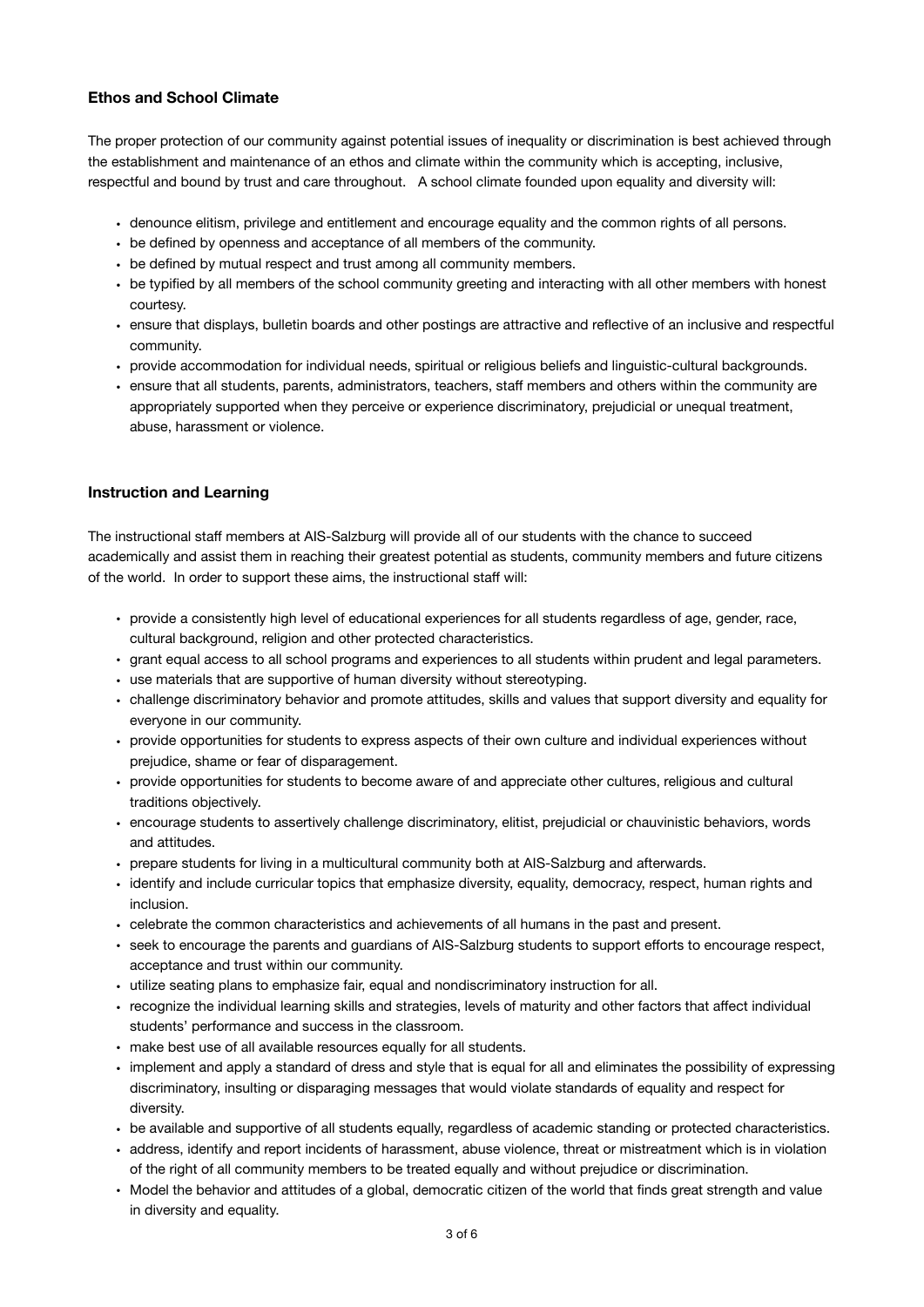# **Pastoral Resident Care**

It is within the school's residences where equality and diversity are to be especially promoted. The formal environment of the classroom yields aspects of supervision and guidance that are more clearly bound by behavioral expectations than during the afternoons, evenings and weekends in the school's residences. Therefore, the resident-care staff of AIS-Salzburg plays a particularly important role in ensuring that equality and diversity are protected, promoted and supported at all times with energy, awareness and vigor. The resident-care staff will:

- provide safeguarding, protection and support for all students equally and as a matter of highest importance.
- implement, support, enforce, and model behaviors, attitudes and habits that support trust, respect, openness and acceptance of individual and group diversity.
- provide assistance and communication with all students without prejudice and encourage their open communication with all staff members.
- organize activities that are available to all students without exclusion or exception provided a risk-assessment analysis and legal parameters makes this possible.
- encourage, recognize and support resident student behaviors which are supportive of equality and in recognition of the importance of individual and cultural diversity.
- address any actions, words, attitudes or behaviors that are discriminatory, abusive, prejudicial or otherwise intended to harm others due to their individual or cultural background or protected characteristics.
- provide a home-like environment for all students equally; including access to appropriate accommodations, adequate and conscientious supervision, and the maintenance of an environment that is safe, stimulating and inclusive of all residents.
- provide all students will equal access to services, both internal and external, which are required for their personal and social development as well as their positive intellectual growth, ensuring that these are safe, adequately supportive of the school's mission and evaluated through preliminary risk assessment.
- maintain behavioral expectations in accordance with the AIS-Salzburg code of student conduct (Student and Parent Handbook) equally and uniformly with unanimous support by all resident-care staff members utilizing a wide range of communication strategies and methodologies to reach all students effectively
- of resident students that are uniform for all and supported unanimously by all resident-care staff members; communicating these clearly and frequently.
- provide equal access to assistance and guidance from the entire resident-care staff without prejudice or unjust differentiation.
- provide a balanced program which addresses all aspects of our resident students' lives including their intellectual, social and personal development and improvement.
- provide direct, formal instruction and guidance regarding diversity and equality in an international school community.
- Model the behavior and attitudes of a global, democratic citizen of the world that finds great strength and value in diversity and equality.

# **Language**

The AIS-Salzburg community recognizes that all members of the school community need to (a) use appropriate language respectfully at all times in order to:

- create a condition whereby all can be secure in their personality, background and individual experiences, thus furthering and raising self-esteem.
- recognize and respect the individuality of all members of our community by endeavoring to pronounce and spell names correctly.
- assist others in their development of language skills regardless of their level of acquisition.
- promote the use of appropriate terminology in referring to other groups, nations, cultures beliefs and citizens.

(b) utilize the English language in the instructional setting and when communicating with other members within the community, and (c) never to use language to: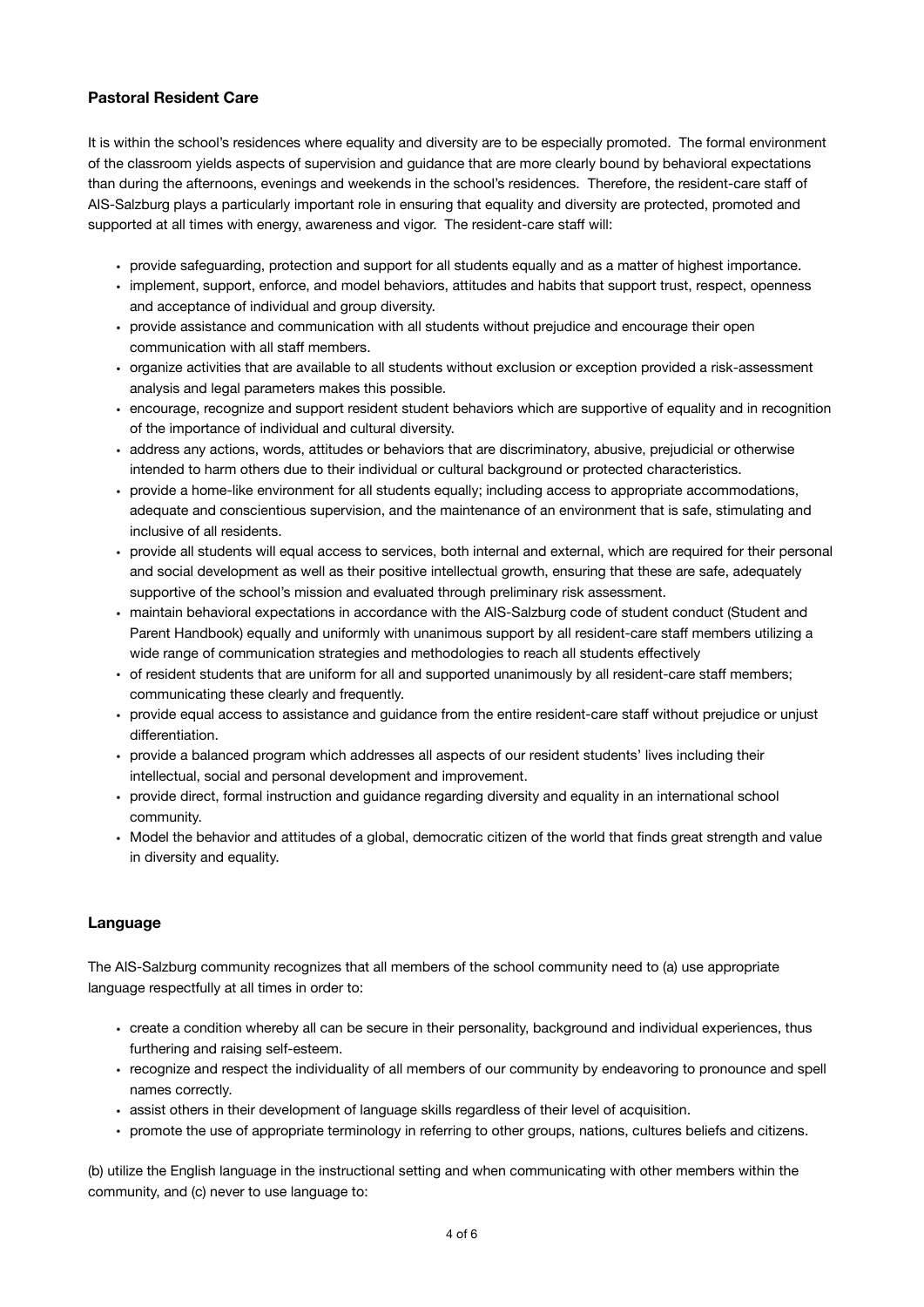- to disparage or insult others (whether they understand what is said or not).
- further discriminatory or prejudicial attitudes.
- further an elitist, privileged or entitled attitudes that encourages inequality and disrespect.

# **Parent and Guardian Partnership**

The members of the AIS-Salzburg community will endeavor to be inclusive of all parents and guardians of our students, regardless of the distance between us. To this end, the school staff will:

- be responsive, open, honest and forthcoming in all communications with parents and guardians, respecting their right to be included in the school community, have their opinions and thoughts considered, and invited to contribute to the goals of equality and respect for diversity.
- send frequent, informative communication to parents and guardians concerning their children's individual academic development and progress, their social accommodations and their personal growth, without prejudice or discrimination.
- respond quickly. professionally and adequately to parent or guardian complaints, especially those which may involve violations of these principles of equality and respect for diversity or other forms of maltreatment, discrimination. abuse or neglect.
- support parents and guardians thoughtfully and actively if violations of their child's rights, equality or personality have been experienced or in any other way compromised by the actions of others within the community.
- clearly communicate and celebrate the school's principles and values concerning equality and respect for diversity in public announcements, newsletters, events, and in any marketing or promotional materials produced and distributed to current or potential parents and guardians of AIS-Salzburg students.

# **AIS-Salzburg Child Protection Policy and Procedures**

This equality and diversity policy is grounded in the AIS-Salzburg charge of safeguarding and protecting every child under our care and is, therefore, integrated within this larger mandate. Many aspects of the general Child Protection Policy and Procedures (AIS-SCPP) have relevance to the establishment and maintenance of equality and diversity within our community.

#### **Student Recruitment and Procedures**

As a private school which accepts students of appropriate qualification to enroll and take part in our education programming, AIS-Salzburg will modify all promotional, marketing and application materials to emphasize the importance of equality and diversity within our community. Particular adjustments to application materials as well as direct communication concerning these principles will be included in the admissions procedures following implementation, review and approval of this policy.

In its admissions decision, the AIS-Salzburg administration will try to establish a diverse student body representative of a wide variety of students from a wide variety of backgrounds in order to emphasize our believe that diversity and understanding are essential elements in an international education.

The AIS-Salzburg leadership will endeavor to review and evaluate all applicant candidates equally and without prejudice. When scholarships, bursaries or other benefits are offered to particular students and their parents or guardians, this is to be clearly justifiable and made available for scrutiny. The leadership will publish all criteria for such consdierations publicly and traansparently in official publications. Students who receive assistance are to be regarded as equally worthy of respect and regard as well as equally responsible for abiding by the school's expectations without exceptional consideration or privilege.